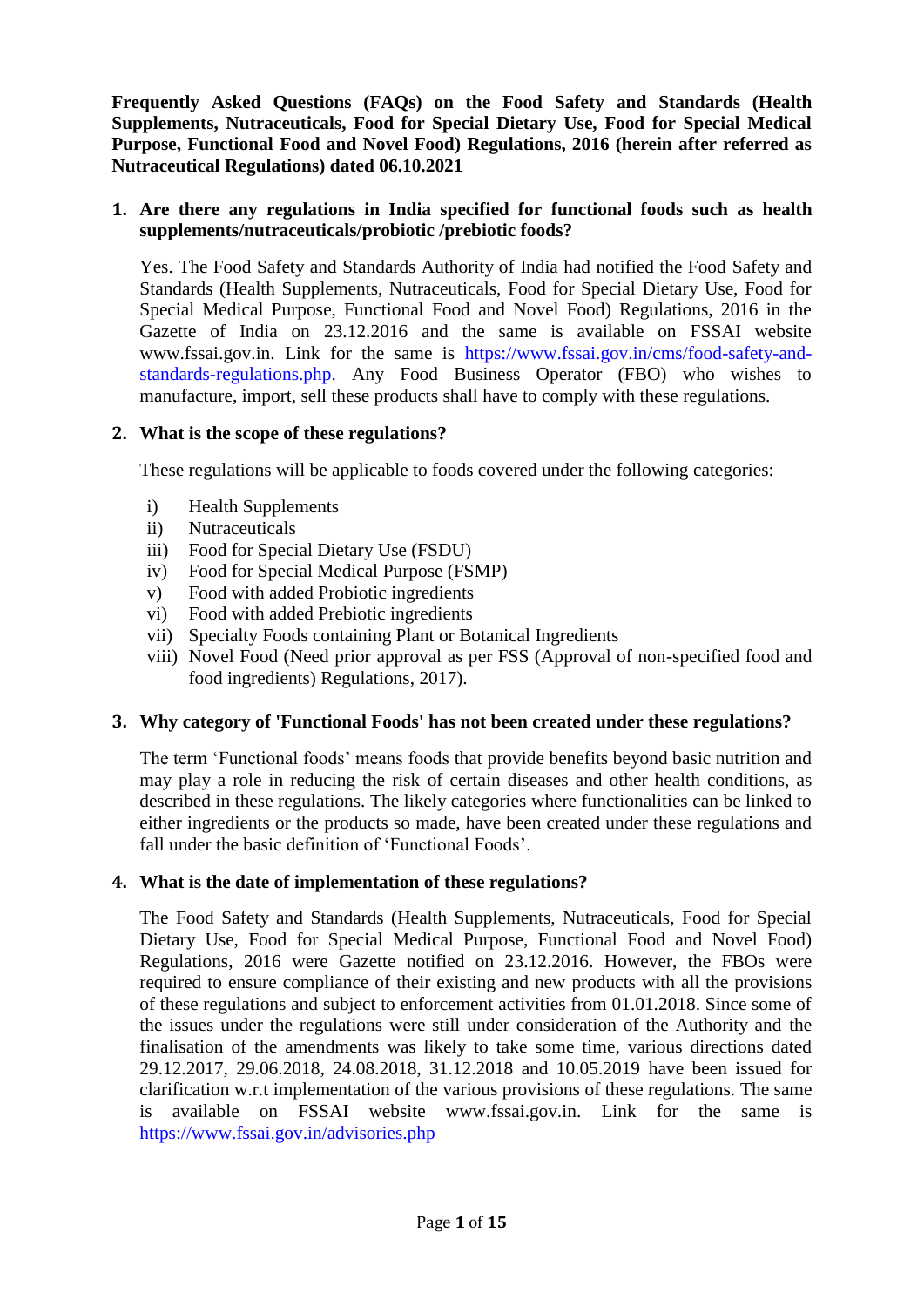# **5. Do these regulations cover products/formulations for the different categories mentioned above?**

These regulations cover ingredients and additives allowed to be used in different product categories specified under these regulations. FBO shall formulate the products based on the permitted ingredients, additives, and also in compliance to the other requirements specified under these regulations.

# **6. Which ingredients and additives can be used for preparation of foods covered under these regulations?**

FBO"s may use one or more ingredients and additives from various schedules specified in these regulations for respective category, as applicable. For example, in category nutraceutical at least one ingredient from those specified in Schedule VI would be required and ingredients specified in other schedules permitted in nutraceutical category may or may not be used.

In addition, these products may also contain ingredients, other than additives, which are either standardized or permitted for use in the preparation of other standardized foods as specified in the FSS (Food Products Standards and Food Additives) Regulations, 2011.

## **7. Do these regulations allow products in tablet/capsule/syrup formats?**

The aim of these regulations is to promote maintenance of health primarily through food formats. However, as permitted under Section 22 FSS Act, 2006 tablet, capsule and syrup formats may also be used for presentation of certain products, as applicable.

#### **8. Are there any extraction solvents specified for obtaining plant or botanical extracts?**

As per the Section 22 FSS Act, 2006 a FBO may use water, ethyl alcohol or hydro alcoholic process for obtaining plant or botanical extracts used in the products covered under these regulations. Any new extraction method requires prior approval from the Authority.

#### **9. Are there any restrictions for combining ingredients specified in these regulations?**

There are no specific restrictions for combining ingredients. It is the responsibility of FBO to keep in mind the potential synergistic or antagonistic interactions amongst a combination of ingredients leading to impact on stability, bioavailability, safety, and efficacy. FBOs are required to provide data on the scientific rationale for formulating such combinations, based on the scientific literature in peer reviewed publications or data generated by FBO"s/innovators or suppliers of such ingredients to the Authority as and when demanded.

#### **10.Can products covered under these regulations claim to prevent or treat or cure any disease?**

No. The products with these claims are more akin to drugs which do not fall under the ambit of FSSAI. Therefore, the labelling, presentation and advertisement of the products covered under these regulations shall not claim that the product has the property of preventing, treating or curing a human disease.

# **11.How are the foods under these regulations different from normal foods?**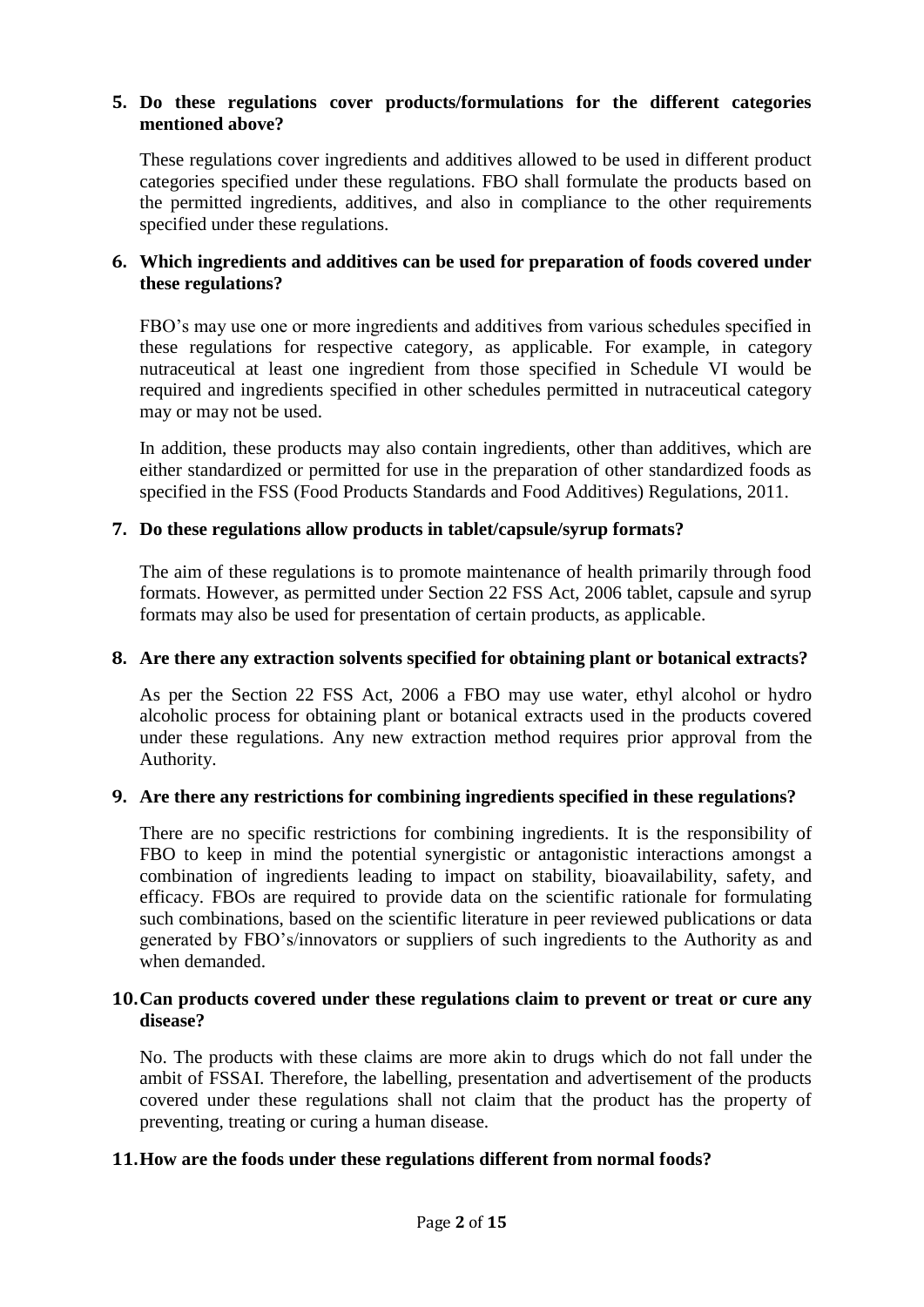Food or ingredient as specified in FSS (Food Products Standards and Food Additives) Regulations, 2011, and for which standards are provided, and the plants and botanicals listed in Schedule IV to these regulations offered in normal or naturally occurring food form shall not constitute a 'Health Supplement' or 'Nutraceutical', or 'Food for Special Dietary Use' or 'Food for Special Medical Purpose'.

Vegetables (eg. bhindi, karela etc.), cereals (eg. ragi, jowar, millets etc.), legumes (eg.Rajmah etc.), spices (pepper, jeera, turmeric etc.), fruits (amla, jamun, grapes etc.), and other plants or botanicals, minimally processed (cleaned, de-weeded, sorted, dried or powdered), in either as juice or cooked form, shall not constitute "Health Supplement" or "Nutraceutical" or "Food for Special Dietary Use" or "Food for Special Medical Purpose".

## **12.Do these regulations cover foods for infants?**

No. The regulations are not applicable to infants up to the age of 24 months. The standards for foods for infant nutrition are specified under 2.1.19 of the FSS (Food Products Standards and Food Additives) Regulation, 2011, and any other new product needs prior approval of the Authority. Further, 2.1.19 of FSS (Food Products Standards and Food Additives) Regulation, 2011 were revised and gazette notified as Food Safety and Standards (Foods for Infant Nutrition) Regulations, 2020 on 04.12.2020 which will be effective from 01.04.2022 for compliance.

## **13.When a conventional food or food for mass consumption contains nutrients, bioactives, prebiotics or probiotic organisms, does it automatically come under these regulations?**

No. Since conventional foods or foods for mass consumption can also have these ingredients by its natural composition, such a food shall not be considered as supplements or nutraceuticals or probiotic or prebiotic food. Therefore, if an article of food which has not been particularly modified in any way but is suitable for use in a particular dietary regimen because of its natural composition, then such food may bear a statement on the label that 'this food is by its nature  $X'$  (where 'X' refers to the essential distinguishing characteristic as demonstrated by the generally accepted scientific data) to make consumer aware.

## **14.Are mere combination of vitamins and minerals in the tablet, capsule, syrup formats allowed as per these regulations?**

FSS (Health Supplements, Nutraceuticals, Food for Special Dietary Use, Food for Special Medical Purpose, Functional Food and Novel Food) first amendment Regulations, 2021 Gazette notified on 06<sup>th</sup> September, 2021 mentions that 'The combination of vitamins and minerals, including use of single vitamin and mineral, in dosage formats such as tablets, capsules, syrups, at levels equal to a maximum of one Recommended Dietary Allowances or below shall be covered under these regulations". The same shall come into force on the date of their publication in the Official Gazette and FBO shall comply with all the provisions of these regulations with effect from  $1<sup>st</sup>$  April, 2022.

## **15.Whether the lists of food additives specified in Schedule VF are limited to food formats such as tablet, capsule and syrup only?**

Yes. Currently, the Schedule VF additives (excipients) are specified for tablet, capsule and syrup formats only.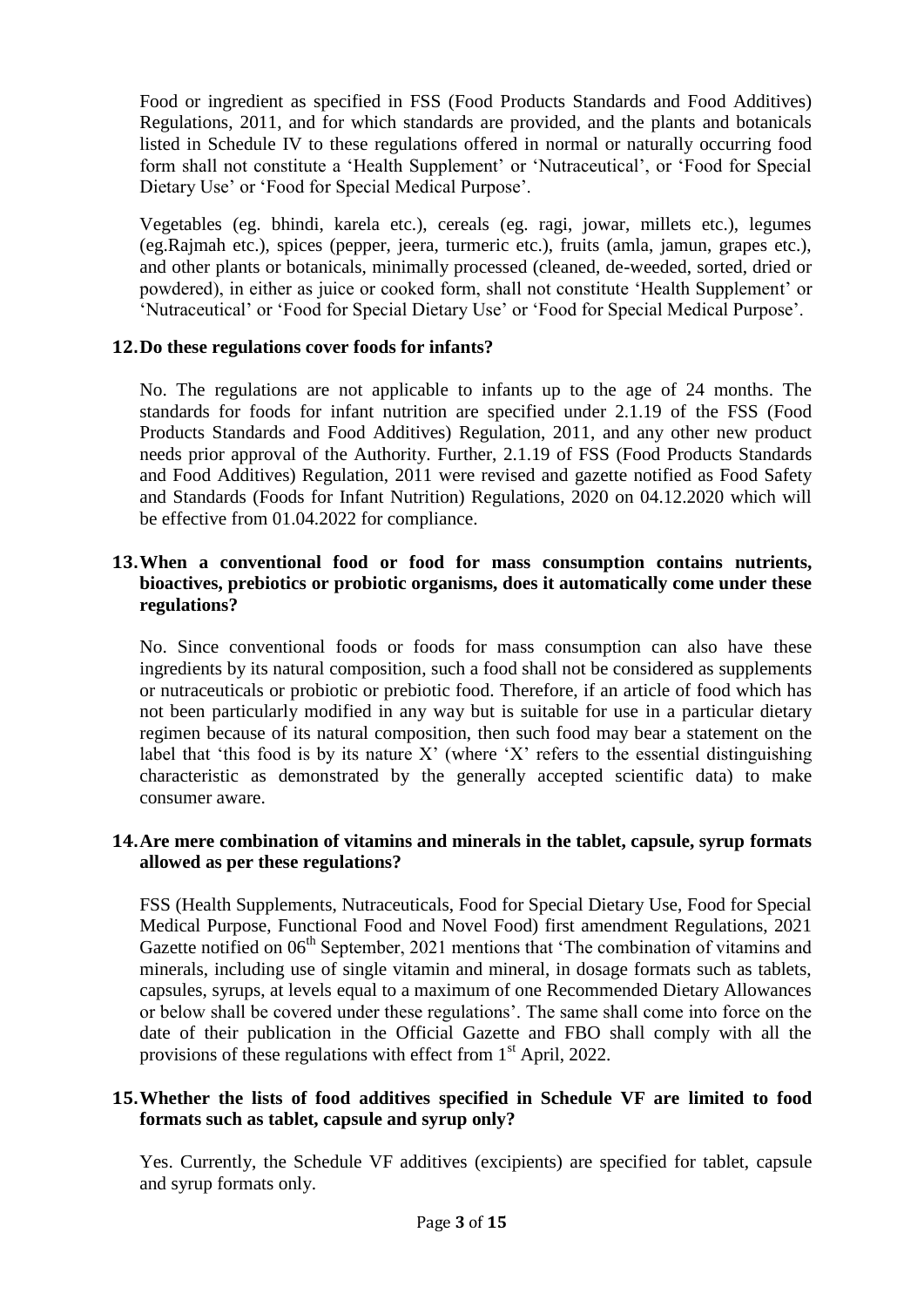# **16.Can these products be licensed under proprietary food category?**

No. Proprietary food standard as per 2.12 of FSS (Food Products Standards and Food Additives) Regulations, 2011 clearly excludes Health Supplements, Nutraceuticals, Food for Special Dietary Use, Food for Special Medical Purpose, Functional Food and Novel Food.

#### **17.Can genetically modified (GM) organisms or their products be used in the products falling under these regulations?**

No. Currently, products/ingredients of GM origin are not permitted under FSSR. FSSAI is in the process of finalizing regulations/guidelines for the safety assessment of such food. The same may be considered once relevant regulation/guidelines are available in FSSAI.

#### **18.Can organic ingredients or their products be used in products falling under these regulations?**

Yes, organic foods or ingredients obtained or sourced from organic cultivation practices can be used in these foods subject to compliance with the Food Safety and Standards (Organic Foods) Regulations, 2017. Any claims regarding organic has to comply with the aforesaid regulations.

#### **19.What is the permitted limit for nutrients such as vitamins, minerals and amino acids for health supplements/nutraceuticals/FSDU/FSMP under these regulations?**

The quantity of nutrients such as proteins, vitamins, minerals, and amino acids added to health supplements and nutraceuticals shall not exceed the recommended daily allowance (RDA) as specified by the Indian Council of Medical Research (ICMR). In case RDAs are not specified by ICMR, the standards laid down by international food standards body, namely, Codex Alimentarius Commission shall apply. FSSAI has already placed the compiled information on RDA of various nutrients on its website on 16.07.2021 and 02.08.2021. Link for accessing the same is<https://www.fssai.gov.in/advisories.php>

Further, as per first amendment to nutraceutical regulations notified on  $06<sup>th</sup>$  September, 2021 (to be effective for compliance from  $1<sup>st</sup>$  April, 2022), FSDU and FSMP product (other than food specially prepared for weight reduction and intended as total replacement of complete diet) in food format (except tablet, capsule, syrup) with higher than RDA need prior approval of the Food Authority based on adequate scientific evidence.

## **20.Can FBO use vitamins and minerals more than RDA in health supplements/nutraceuticals based on the ICMR report placed on FSSAI website?**

No. Regarding limit of vitamins and minerals in health supplements/ nutraceuticals, the FBO has to comply with the Nutraceutical Regulations only i.e not more than one RDA.

#### **21.Whether terms like RDA, one RDA, and 100 per cent RDA mean the same?**

Yes.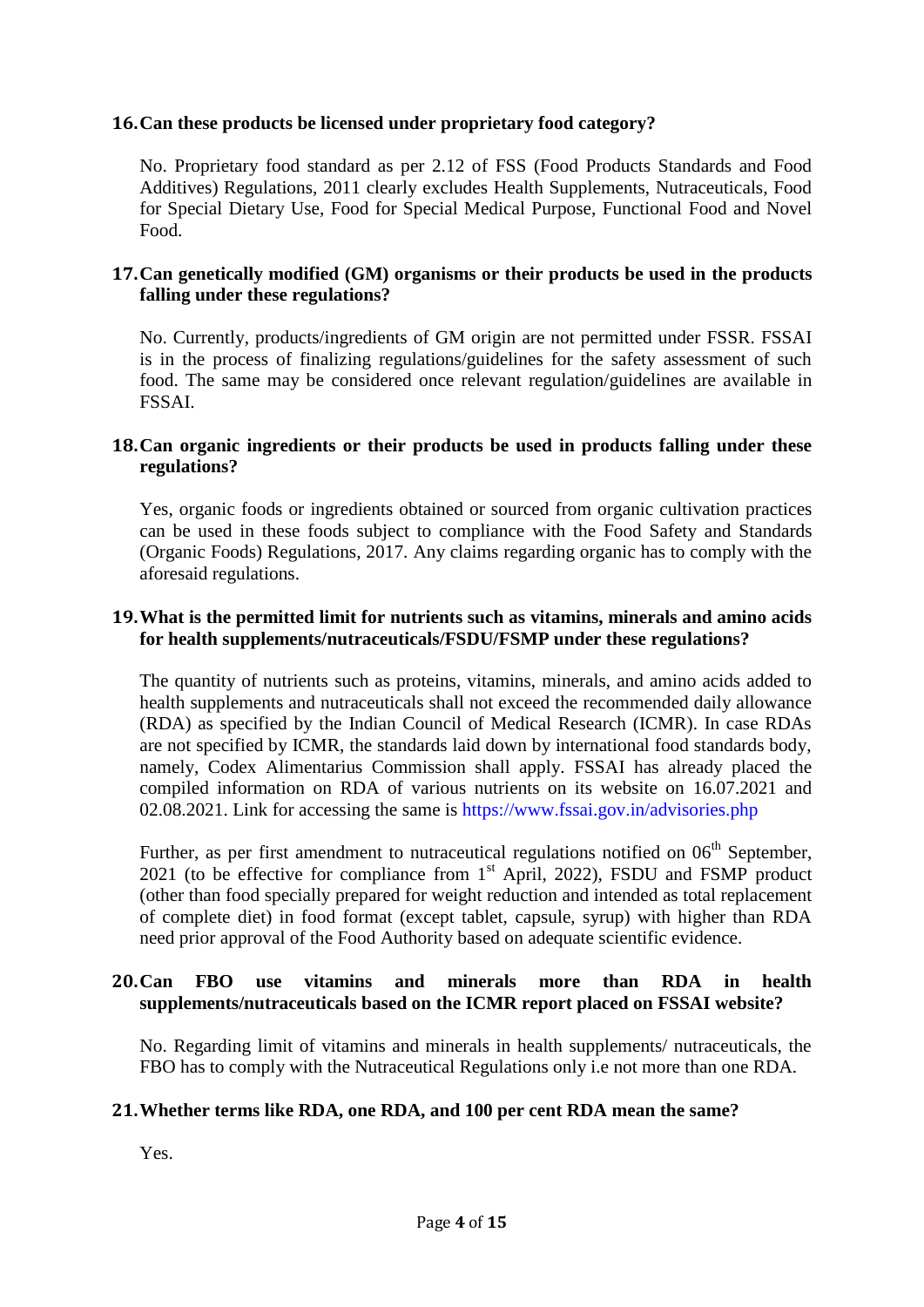# **22.Are the limits specified under Schedule III applicable to all categories of foods covered under these regulations?**

No. Schedule III specifies minimum and maximum nutrient limits linked to calorie of the products. As the minimum and maximum nutrient limits linked to calorie of the products, it is applicable for the FSDU and FSMP dietary formulations (with higher RDA) containing calories. Further, as per first amendment to nutraceutical regulations notified on  $06<sup>th</sup>$  September, 2021 (to be effective for compliance from 1st April, 2022), FSDU and FSMP product with higher RDA need prior approval from the Food Authority and Schedule III has been made applicable to only food specially prepared for weight reduction and intended as total replacement of complete diet under FSMP category.

## **23.What is overage and is it allowed to add overages as per Nutraceutical regulations?**

Overage means the amount of excess nutrient added above the quantity indicated on the label during manufacture as a means of maintaining at least the claimed amount of the ingredient(s) for the normal shelf life of the product to compensate for the expected manufacturing/storage loss and to allow for variation in assay performance.

Yes. The regulations provide the limits of addition of overages of various vitamins and minerals under Table C of Schedule-I. Wherever overages are added, the label of such product shall indicate 'appropriate overages added'. FBO"s should provide such data when demanded by the Authority.

# **24.Are nutrient content claim provisions specified at provision 3(5) of these regulations applicable to ingredients also?**

No. These provisions are applicable only for nutrients in case products fall under health supplements category. The permissible limits (both minimum and maximum) given for the ingredients on per day basis have to comply with the same.

## **25.Is there any provision for tolerance limit for variation during sample analysis of finished product?**

These regulations provide a tolerance limit of minus 10 per cent variations from the declared value of the nutrients or nutritional ingredients during analysis.

# **26.Why ingredients have been listed separately in Part A and Part B of Schedule VI under these regulations?**

Part A of Schedule VI provides a list of Nutraceuticals for which purity criteria and levels of usage per day (minimum and maximum) have been specified. Part B of Schedule VI provides a list of Nutraceuticals whose usage levels should be based on relevant scientific data. FBO"s will need to provide such data to the Authority as when demanded.

#### **27.Is there specific prohibition for ingredients obtained from animal source?**

There are no prohibitions for use of ingredients derived from animal source as long as such ingredients are listed in these regulations as well as in Food Safety and Standards (Food Product Standards and Food Additive) Regulations, 2011. Such products should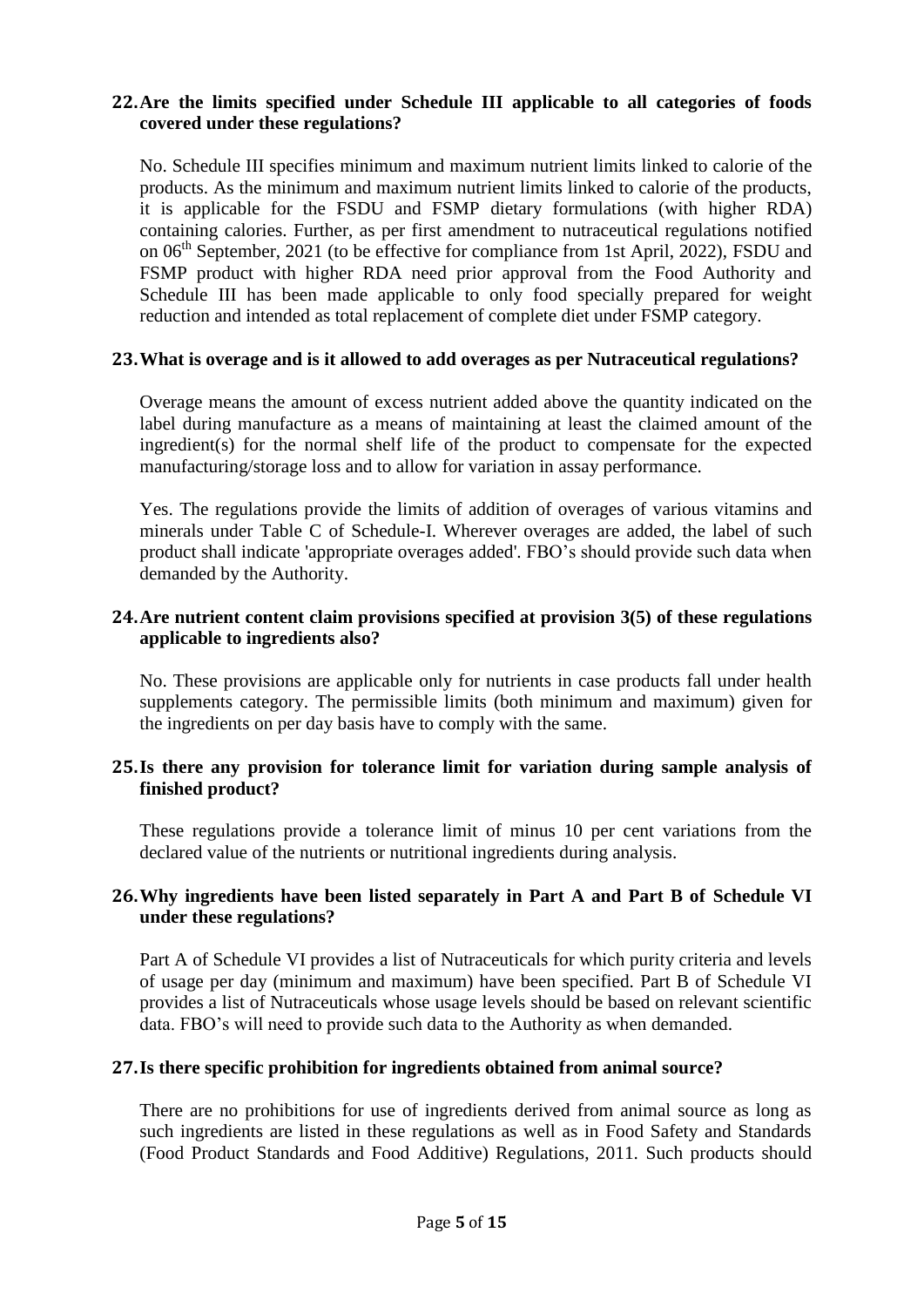make declaration of vegetarian or non-vegetarian as per the provisions of the Food Safety and Standards (Packaging and Labelling) Regulations, 2011.

## **28.What are the labelling requirements for products covered under these regulations?**

In addition to the general labelling requirements specified under the Food Safety and Standards (Packaging and Labelling) Regulations, 2011, the products falling under these regulations shall also need to comply with the mandatory specific labelling requirements provided under these regulations applicable to the concerned category.

## **29.Is it mandatory to declare nutritional values such as energy, carbohydrate, protein etc. for tablet, capsule, syrup formats also?**

Yes. It is mandatory as per FSS (Packaging and Labelling) Regulations, 2011 and also applicable to products covered under nutraceutical regulations.

## **30.In case of tablet, capsule, syrup formats where quantity of active ingredient may be less than the additives, what is to be declared first in the ingredient list?**

As per the FSS (Packaging and Labelling) Regulations, 2011, product label shall contain list of ingredients (in descending order of their composition) followed by declaration regarding food additives (class titles shall be used together with the specific names or recognized international numerical identifications). Accordingly, it is recommended to list the active ingredients first followed by the additives on the label.

## **31.Is it mandatory that label shall mention information related to precautions to be taken while consuming or contraindications, and the product-drug interactions?**

As per the specific labelling requirements mentioned under these regulations every product falling under these regulations shall carry information w.r.t a warning or precautions to be taken while consuming, known side effects, if any, contraindications, and published product-drug interactions, as applicable.

It is necessary since the majority of the products falling under these regulations except certain FSDU and FSMP are consumed by general population in an unsupervised manner. Specifying such information on label will help consumer to make an informed choice.

#### **32.Is it necessary to declare energy value on the label of amino acid based products?**

Energy is a mandatory parameter in nutrition information table as per the FSS (Packaging and Labelling) Regulation, 2011 and labels need to comply with it. Generally, in the absence of any other macronutrients like carbohydrate and fat, it is known that amino acids are used by the body as the energy source. Each gram of amino acids provides 4 calories of energy. Since amino acids can contribute to the energy intake, the same may be used to calculate the energy for the products containing amino acids.

## **33.Is it allowed to add other forms of ingredients listed under these regulations than those mentioned?**

Currently, as per the note given under Schedule I (list of vitamins and minerals) and II (list of amino acids and the nutrients) suitable esters, salts and chelates with well documented evidence of their safety and efficacy may be used. FBOs will need to provide such data to the Authority as and when demanded. Further, as per first amendment to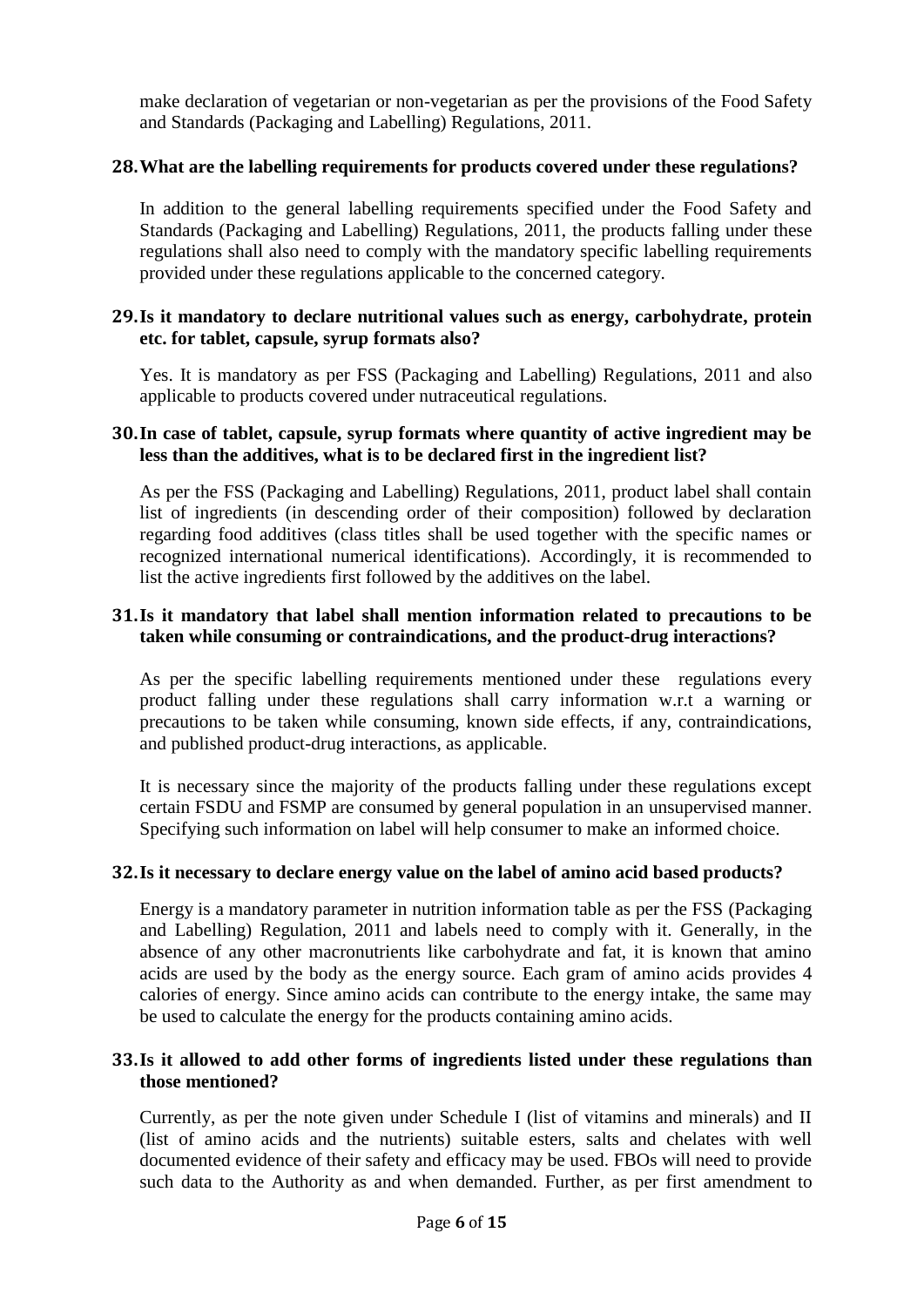nutraceutical regulations notified on  $06<sup>th</sup>$  September, 2021 (to be effective for compliance from 1<sup>st</sup> April, 2022), the note has been amended to add 'Derivatives' in addition to esters, salts and chelates**.** However, whenever FBO use esters, salts, chelates and derivatives as applicable shall notify in writing to Food Authority and also required to submit additional safety data/information when requested by the Food Authority for such cases.

# **34.Is it mandatory to comply with the limits specified in Schedule IV of these regulations for all plants and botanicals?**

Yes. Schedule IV provides a list of plant/botanicals and their parts used along with minimum and maximum levels of usage in g or ml per day. However, if an FBO is using an extract of these botanicals the quantity of extract shall be so adjusted based on the extractive value of the extract to be obtainable from the minimum and maximum levels of the raw botanical specified in the Schedule IV.

## **35.Should the foods covered in these regulations contain only those parts of plants and botanicals as mentioned in Schedule IV?**

Yes. As per Schedule IV, only parts of specified plants and botanicals can be used. For parts which are not listed FBO will have to apply to FSSAI for approval.

#### **36.Whether prior approval of FSSAI is needed to make claims under these regulations?**

The claims other than the ones listed under regulation 4 which are not drug claims; claims where scientific evidence does not exist or if novel ingredient is to be introduced; need prior approval from the Authority which shall be based on adequate scientific evidence as per FSS (Advertising and Claims) Regulations, 2018. However, nutrition and nutrient content and their function claims based on available scientific data can be made without prior approval. The details of documentation are specified under regulation 4 and such details need to be submitted to Authority for review when called for. In case of product led health claims, the FBO shall mandatorily notify the Authority before putting the same in the market, by submitting relevant documents along with a copy of the label for examination by the Authority. The Authority after scrutiny may recommend alter or modify or stop such claim.

## **37.Will the labelling requirements specified under regulation 10 and 11 (i.e Food with added Probiotic and Prebiotic ingredients) be applicable to all foods where probiotic and prebiotic ingredients are used?**

No. These labelling provisions are applicable only to 'foods with added probiotic and prebiotic ingredients' categories, as applicable.

#### **38.How can pre-mixes be used under these regulations?**

FBOs can manufacture pre-mixes for industrial use consisting of two or more ingredients listed under these regulations using additives permitted in these regulations. However, such pre-mixes may bear the statements such as "Not for retail sale" or ""For Industrial Use Only" to clearly differentiate these products from end products.

## **39.Can products covered under these regulations contain hormones or steroids or psychotropic ingredients?**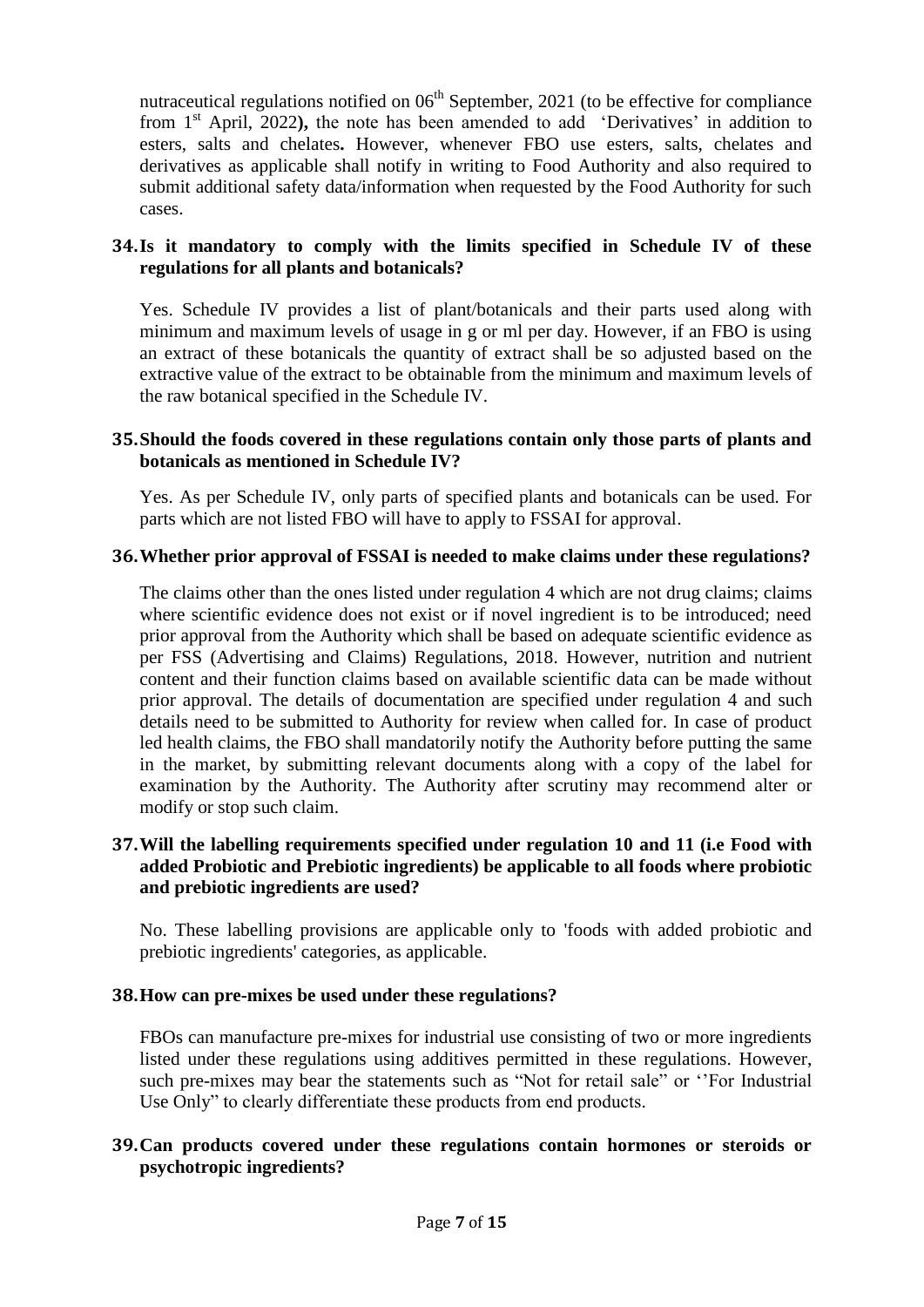No. Hormones, steroids, and psychotropic substances are not permitted in the food specified under these regulations.

## **40.What are heath supplements and which products qualify under this category?**

Health supplements are intended to supplement the normal diet of a person above the age of five years with concentrated sources of one or more nutrients with known or established nutritional or beneficial physiological effect. The kind of products falling under this category includes products such as protein supplements intended for general population, vitamin and mineral formulations with plant or botanical extracts etc.

#### **43. What are Nutraceuticals and which products qualify under the same?**

Nutraceuticals include naturally occurring ingredients that are extracted, isolated and purified from food or non-food sources and upon consumption in measured amounts, provide a physiological benefit and help maintain good health. The kind of products falling under this category includes the products made out of ingredients specified under Schedule VI of the regulations.

## **44. What is FSDU and which products qualify under FSDU?**

Foods for Special Dietary Uses (FSDU) are foods specially processed or formulated to satisfy particular dietary requirements which may exist or arise because of certain specific health conditions like low weight, obesity, diabetes, high blood pressure, pregnant and lactating women, aging population and celiac disease etc.

FSDU shall not include normal food which is merely enriched or modified with nutrients and meant for mass consumption, intended for improvement of general health for day to day use and do not claim to be targeted to consumers with specific disease conditions and also not include the article of food intended to replace complete diet which is covered under food for special medical purpose below.

The kind of products falling under FSDU includes the products such as meal replacement products intended for slimming/weight management/weight control products (conditions laid own under the said category of Nutraceutical regulations), sport supplements, specifically designed dietary formulation for pregnant and lactating women, geriatric population, celiac disease etc.

#### **45. Is it mandatory to take FSDU products under medical advice?**

Not necessary for all products, but some FSDU products have to be taken under medical supervision. As per Nutraceutical regulations, in case of products falling under FSDU category, the FBO is responsible for declaring whether the product is to be taken under medical advice or not. The same shall be clearly specified on the label of the product.

#### **46. Under which category gym supplements and products for sport persons will fall?**

These products will fall under the category of FSDU and shall only be used under medical advice or dietetic supervision. A Guidance note on 'Food for Special Dietary use for Sportsperson' was also issued by FSSAI which can be accessed at <https://www.fssai.gov.in/cms/guidance-notes.php>

#### **47. Is there any guideline available for prohibited substances in food for sport persons?**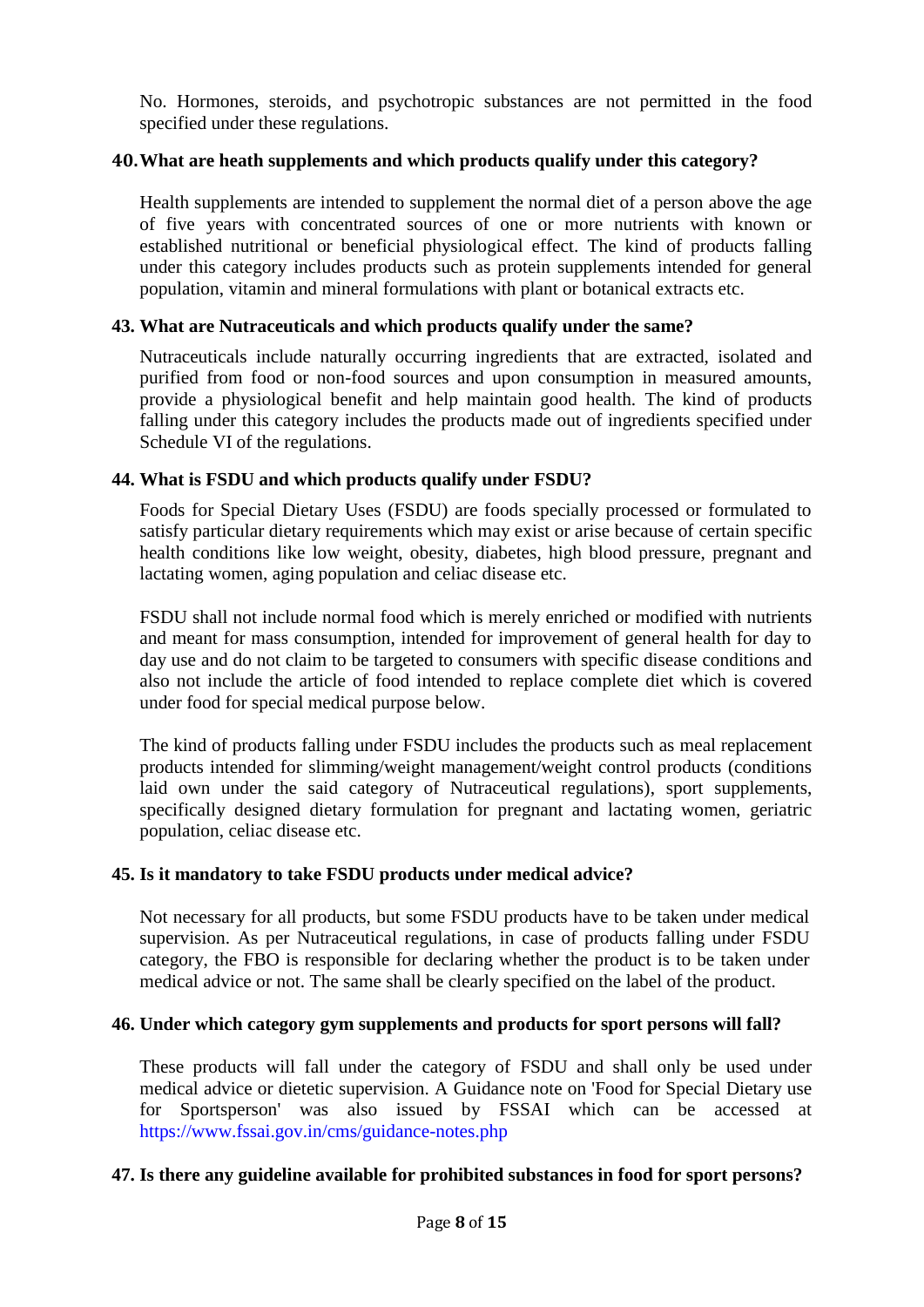Prohibited substances declared by World Anti-Doping Agency (WADA) shall not be added in any of the articles of food specified for sport persons. FBO must ensure to check the list of prohibited substances which is published annually by World Anti-Doping Agency and is effective from January 1<sup>st</sup>every year. The same can be accessed at <https://www.wada-ama.org/en/content/what-is-prohibited>

# **48. What is FSMP and which products qualify under FSMP?**

Foods for Special Medical Purpose (FSMP) are foods specially processed or formulated for exclusive or partial feeding of persons with a limited, impaired or disturbed capacity to take, digest, absorb, metabolize or excrete ordinary foodstuffs or certain nutrients contained therein or metabolites or other medically determined nutrient requirements, whose dietary management cannot be achieved only by modification of the normal diet, by food for specific nutritional use, or a combination of them. These products are to be taken under medical advice only. The kind of products falling under FSMP includes special dietary formulas for persons suffering from metabolic disorders including food protein allergy, fatty acid metabolism, gastrointestinal disorders, kidney disease etc.

## **49. What is the difference between FSMP and drug?**

Unlike drug which is used to prevent or treat disease, FSMP is a food formulation given to patients and not a medicine. FSMP is intended to provide nutritional support to persons who suffer from a specific disease, disorder or medical condition as detailed above. Unlike other functional foods these products focus on the nutrition support, rather than health function.

#### **50. Is it mandatory to take FSMP products under medical advice?**

Yes. Because the consumers of FSMP are persons suffering from specific diagnosed disease, disorder or medical condition, who as a result of such disease, disorder or medical condition need to consume FSMP*.* Therefore, their use must take place under supervision of a medical doctor or clinical dietician. As per Nutraceutical regulations FSMP products need to be mandatorily labelled as 'FOOD FOR SPECIAL MEDICAL PURPOSE" printed in the immediate proximity of the name or brand name of the product as well as carry a mandatory warning "RECOMMENDED TO BE USED UNDER MEDICAL ADVICE ONLY".

## **51. Is it mandatory to take approval of the Authority for all FSMP products falling under nutraceutical regulations?**

As per Nutraceutical regulations it is mandatory that every package of FSMP product shall carry the statement "For the dietary management of " (with the blank to be filled in with the specific disease, disorder or medical condition for which the product is intended, and for which it has been shown to be effective) supported by appropriate scientific, and clinical or epidemiological data, and subject to its approval by the Authority.

# **52. Is it mandatory to declare quantity of nutrients in terms of percentages of the RDA for FSMP products?**

Nutraceutical regulations under its labelling requirements of FSMP mention that "the quantity of nutrients expressed in terms of percentages of the recommended daily allowances, where it is appropriate". Unlike other categories of functional foods, mentioning per cent RDA for the nutrients present in case of FSMP is not mandatory as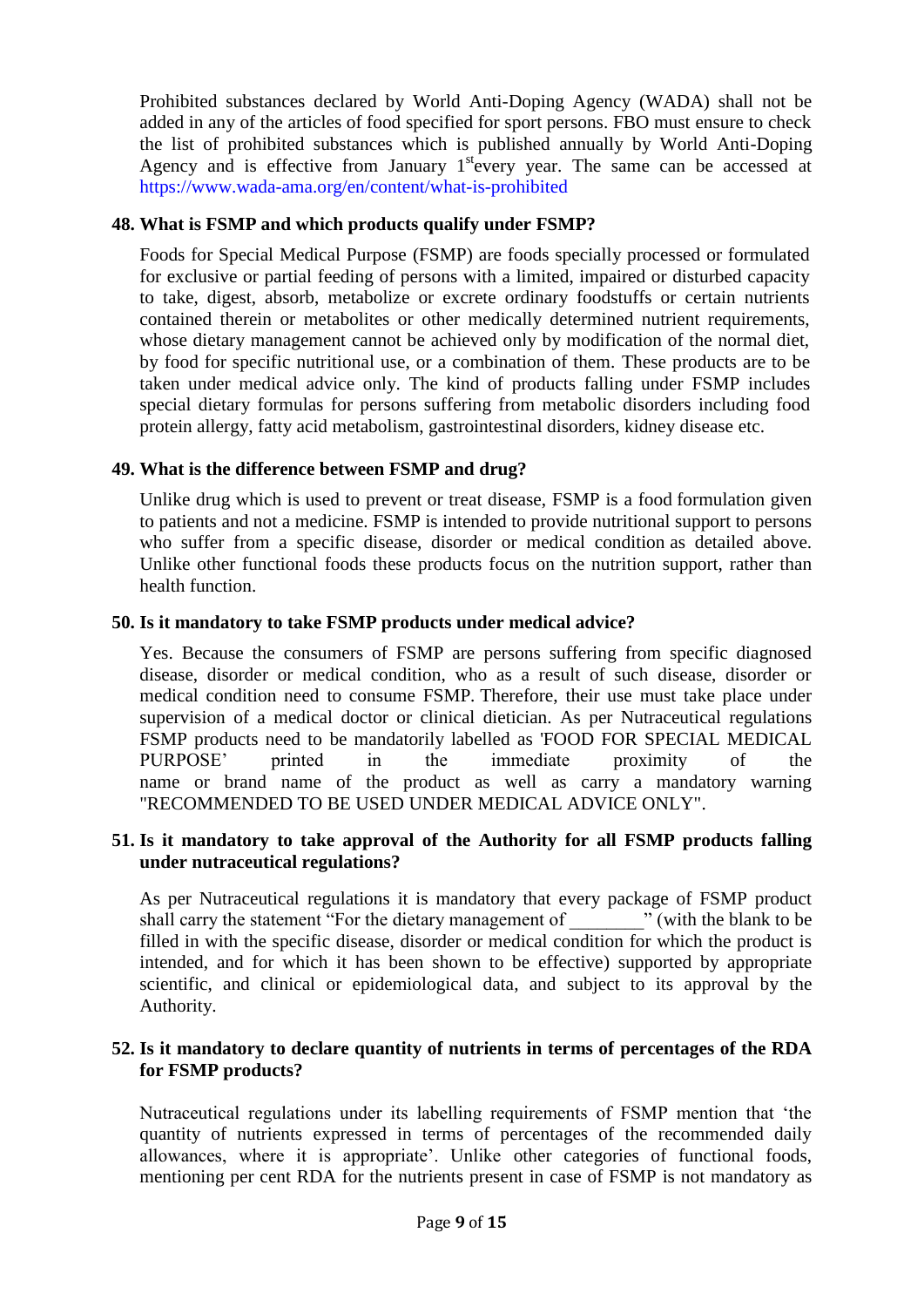FSMP products are intended for specific medical conditions/disorders, which leads to specific medically-determined nutrient requirements and are to be taken under medical supervision only. However, if the FBO deems it appropriate, the same may be mentioned on the label.

# **53. What are different categories of FSMP?**

FSMP may be classified in to following three categories, namely:-

(a) "nutritionally complete food with a standard nutrient formulation", which when used in accordance with the manufacturer's instructions, may constitute the sole source of nourishment for the persons for whom they are intended. e.g. enteral formulas for gastroenterological conditions;

(b) "nutritionally complete food with a nutrient-adopted formulation specific for a disease, disorder or medical condition", which when used in accordance with the manufacturer's instructions, may constitute the sole source of nourishment for the persons for whom they are intended; e.g. MCT (Medium Chain Triglycerides) containing formulas for mal absorption conditions; and

(c) "nutritionally incomplete food with a standard formulation or a nutrient-adopted formulation specific for a disease, disorder or medical condition", which is not suitable to be used as the sole source of nourishment e.g. a protein substitute for metabolic conditions.

The foods referred to in points (a) and (b) above may also be used as a partial replacement or as a supplement to the patient's diet.

## **54.What is the product format of FSMP?**

FSMP products are for dietary management rather than treatment, intended to provide nutritional support to a person who suffers from a specific disease, disorder or medical condition. The product should be administered through oral or enteral route (tube feeding). Therefore, it is a common practice to have these products in food formats including powder or liquid.

# **55. Can FBO advertise FSMP products in general public?**

No. As per nutraceutical regulations it is not allowed to advertise FSMP for use by general public.

# **56. What is Probiotic food and which products qualify under Probiotic food?**

Probiotic foods are foods with live micro-organisms which when ingested in adequate amount provide benefit to human health. Products formulated using micro-organisms listed under Schedule VII of these regulations can be considered as probiotics. As per nutraceutical regulations claimed desired microorganisms in the product shall be  $>10^8$ CFU/g (revised as  $\geq 10^8$  CFU in the recommended serving size per day, as per first amendment to nutraceutical regulations notified on  $06<sup>th</sup>$  September, 2021. However, lower viable number may be specified with proven studies on health benefits with those numbers subject to the prior approval of the Authority.

# **57. What is Prebiotic food and which products qualify under Prebiotic food?**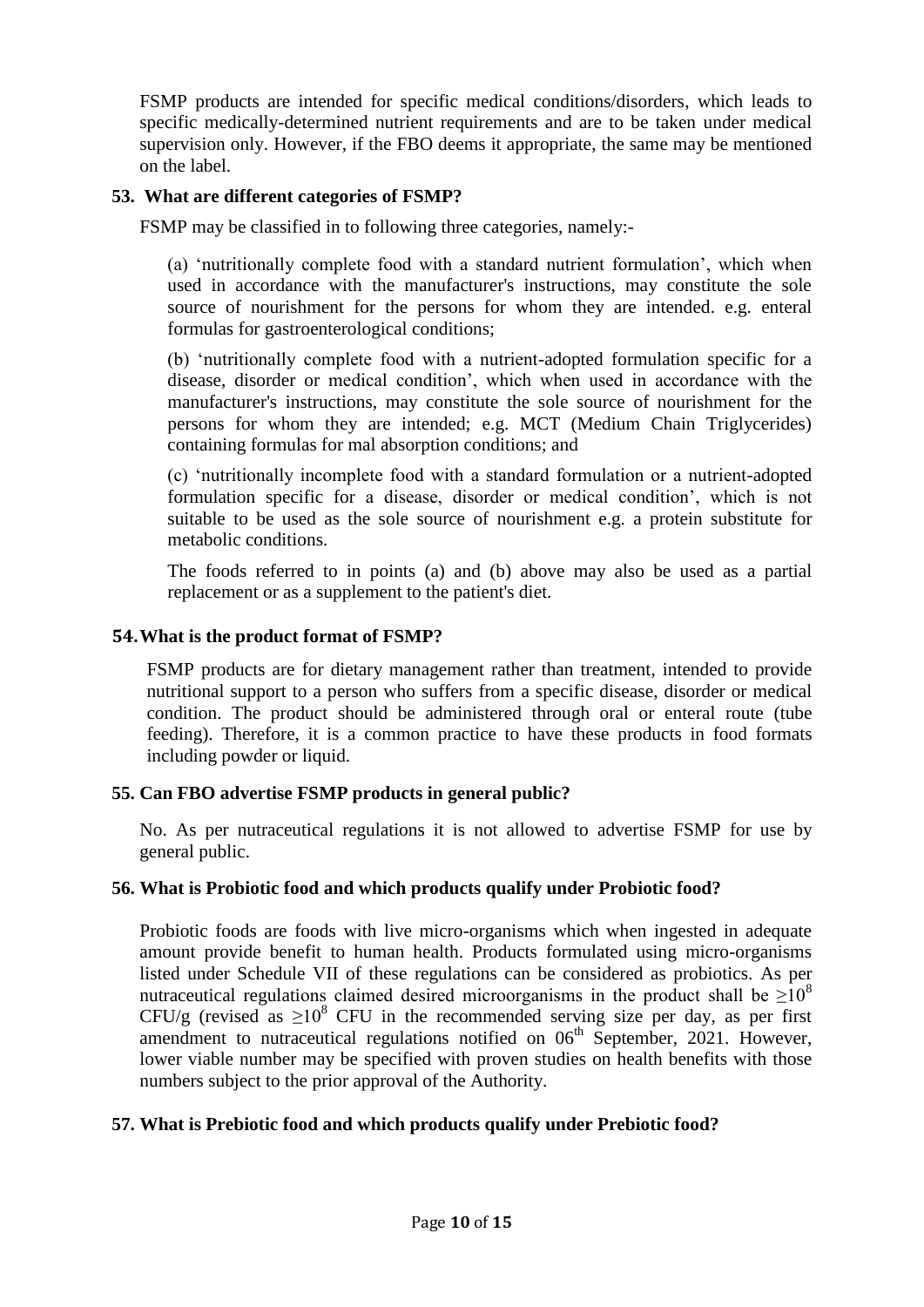Prebiotic foods are foods that contain prebiotic ingredients, which are non-viable food components, and confer health benefits to the consumer by modulation of gut microflora. Products formulated using ingredients listed under Schedule VIII of these regulations can be considered as prebiotics.

# **58. Which products qualify under Specialty food containing plant/botanical ingredients?**

The products based on only plants or botanicals or their extracts specified in Schedule IV qualify under this category.

## **59. What is novel food and can novel food manufacturer or importer take license directly from the Authority?**

Novel foods are foods that do not have a history of human consumption or has any other ingredient used in it which or the source from which it is derived, does not have a history of human consumption, or a food or ingredient obtained by new technologies with innovative engineering processes, where the process may give rise to significant change in the composition or structure or size of the food or food ingredients which may alter the nutritional value, metabolism or level of undesirable substances.

Novel food manufacturer or importer needs prior approval as per NSF regulations before taking licence.

#### **60. How to use ingredients or products which have a history of safe consumption in India and/or abroad, but not included under these regulations?**

For ingredients which are in use for a number of years with history of safe consumption in India and/or abroad, and which have not been included in these regulations also require approval from FSSAI as per NSF regulations.

## **61. Can products, individual ingredients, additives, and premixes to be imported be covered under these regulations?**

Yes, subject to fulfilling of the requirements of FSS (Imports) Regulations, 2017 and Nutraceutical regulations.

#### **62. Are import requirement of these products different?**

Import of products complying with these regulations is in accordance with the FSS (Imports) Regulations, 2017.

#### **63. Do exporters of these products also need to comply with these regulations?**

No, such FBOs need to comply with the exporting countries regulations subject to the condition that they are not distributing the products domestically.

## **64. Can FBOs apply for license under category 13 as a broad category for food products under these regulations?**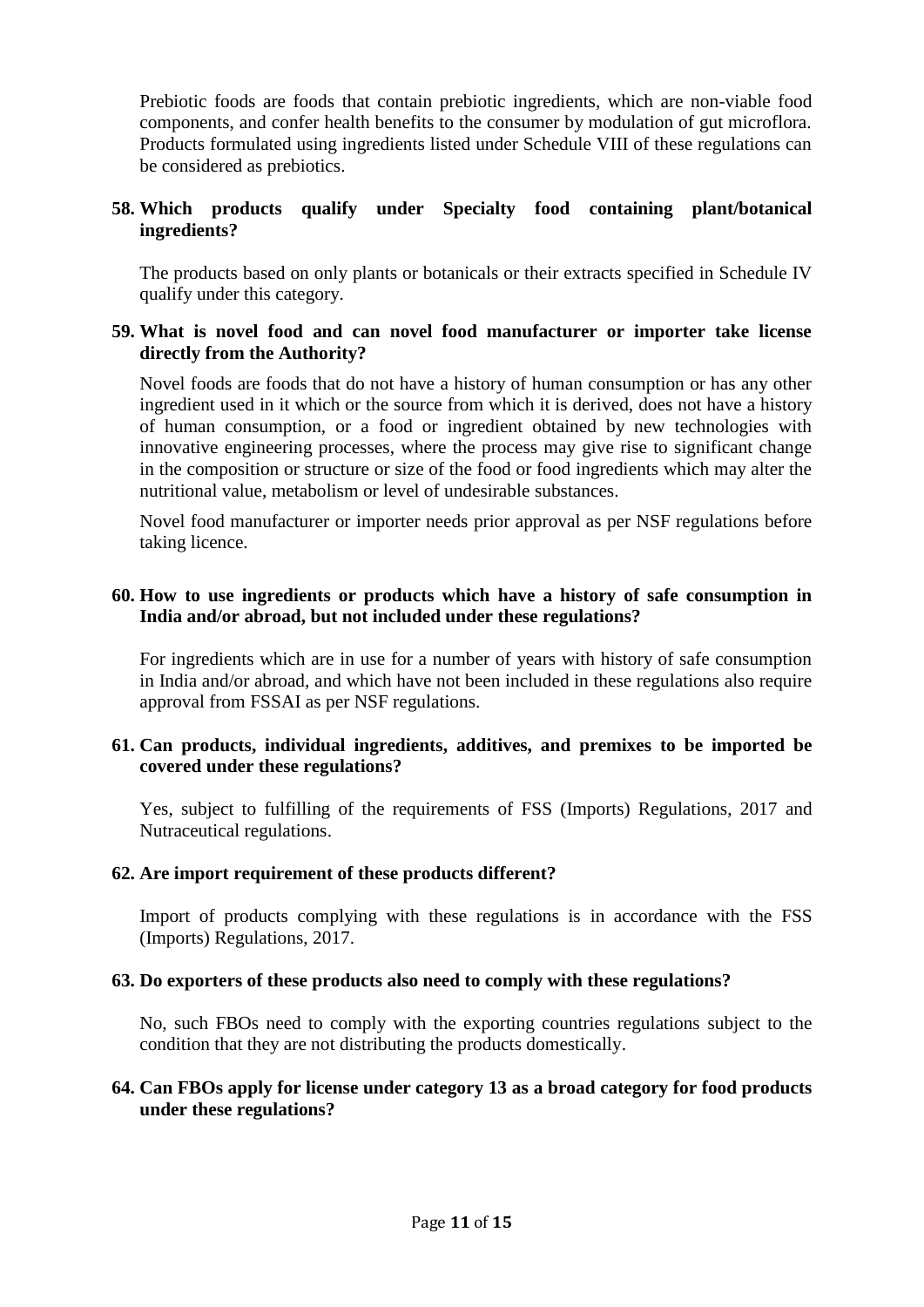No, as category 13 also covers standards for infant formula, follow up formulae etc. which are not part of these regulations, the license needs to be given in the specific subcategory.

## **65. Under which sub-category these products can be licensed?**

The final formulations/products falling under these regulations can be licensed under the following sub-categories, as applicable:

- 13.3: Food for Special Medical Purpose
- 13.4: Dietetic formulae for slimming purposes and weight reduction
- 13.5: Food for Special Dietary Use (excluding category 13.4)
- 13.6: Health Supplements, Nutraceuticals, Probiotic and Prebiotic, Specialty food containing plant or botanical ingredients with safe history of usage.

#### **66. Under which category the ingredients/premixes would be licensed?**

The ingredients or premixes can be licensed under the following sub-categories under category 99, as applicable:

- 99: Substances added to food
	- 99.1 Food Additives
	- 99.2 Enzymes and their preparations
	- 99.3 Flavouring and their preparations
	- 99.4 Processing Aids
	- 99.5 Nutrients and their preparations
	- 99.6 Microorganisms and Microbial Preparations
	- 99.7 Functional Ingredients

## **67. Is there any change in the licensing requirement of products falling under these regulations?**

License for products complying with these regulations shall be granted in accordance with the FSS (Licensing and Registration of Food Businesses) Regulation, 2011 except for novel foods which need prior approval as per NSF regulations.

## **68. What will happen to products licensed earlier but not covered under these regulations?**

FBOs were required to ensure compliance of their existing and new products with all the provisions under these regulations by 01.01.2018. Any products/ingredients not covered under these regulations are not allowed from January 1, 2018 unless they are included in these regulations or approved by the Authority under NSF regulations, as the case may be.

# **69. Whether the product approval is required in respect of the products for which applications seeking product approval were filed as per the earlier PA regime in FSSAI but later on covered in the draft nutraceutical regulations notified on 11.09.2015.**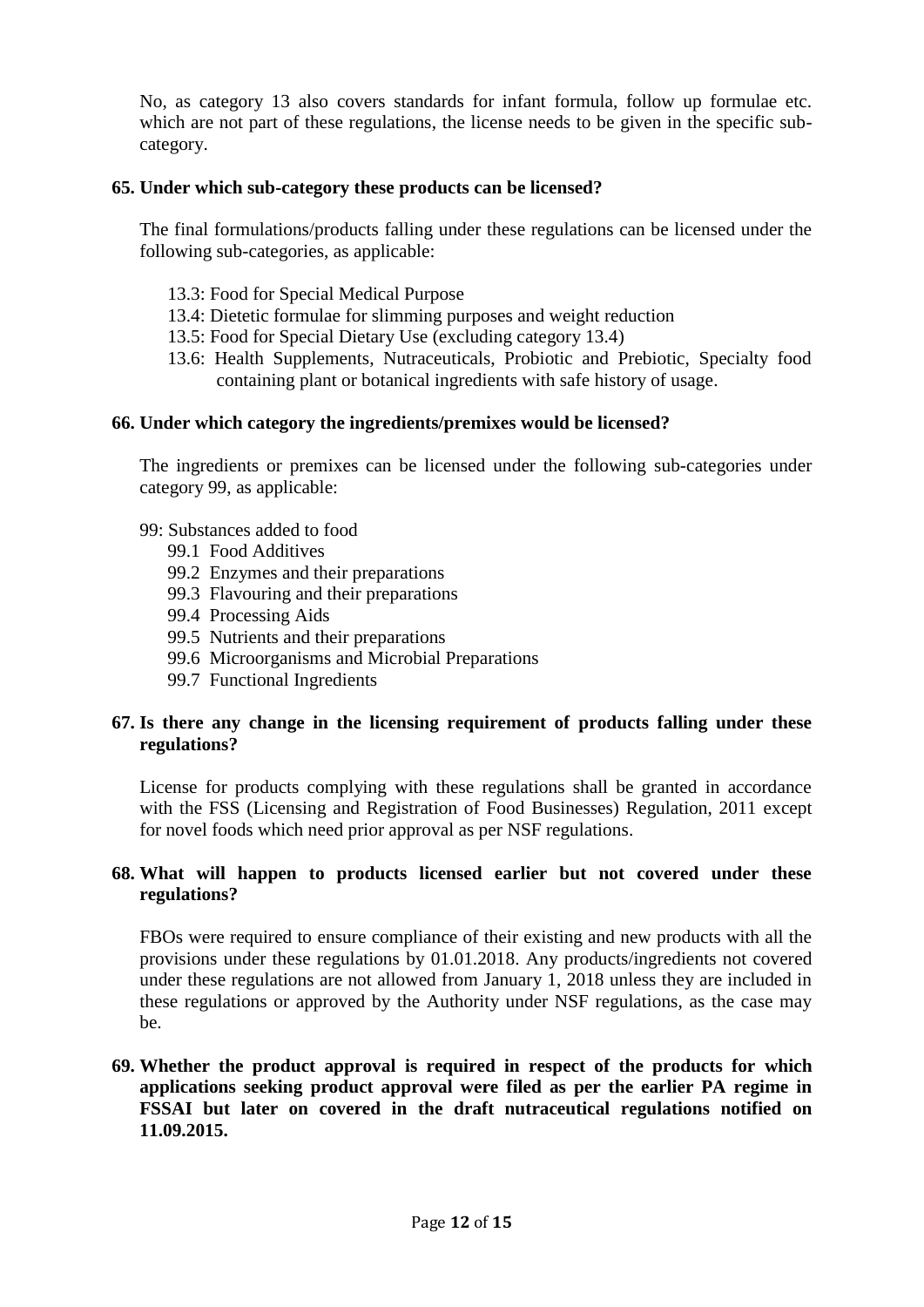The earlier process of Product Approvals was quashed pursuant to Hon"ble Supreme Court"s Order dated 19.08.2015 and the same was conveyed by FSSAI Order issued vide F.No.P-15025/SCJ/2015-PA/FSSAI dated 26.08.2015. Subsequently, FSSAI vide Order No.1(2)2011/States/FSSAI(Vol.I) dated 30.03.2016 clarified that all those applications seeking product approval pending for decision as on 19.08.2015 became defunct and no product approval is required, if such products explicitly got covered under the draft nutraceutical regulations, 2015 made available to the public on September 11, 2015.

The draft regulations issued on 11.09.2015 were gazette notified on 23.12.2016 with certain changes. However, the products which got covered under the draft notification on 11.09.2015 but not complying to the extant regulations gazette notified on 23.12.2016, would require approval under NSF regulations.

# **70. Whether the product approval is required in respect of the products for which applications seeking product approval were filed as per the earlier PA regime and are pending but later on covered in the nutraceutical regulations.**

Product approval is not required in respect of the products for which applications seeking product approval were filed in the earlier regime but later on covered in the Nutraceutical regulations gazette notified on 23.12.2016. However, the applications filed for product approval as per the earlier PA regime and are pending in light of directions of the Hon'ble court dated 19.08.2015, and which do not comply the extant regulations were given a chance to re-submit application along with necessary documents as per requirements of the NSF regulations without additional fees for further examination of their application. Since the given timeline was over, the applications where details were not received, have been closed.

# **71. Has FSSAI specified any FSMS guidelines applicable for manufacturing of ingredients/products covered under these regulations?**

The manufacturing of ingredients/products covered under these regulations shall be established in accordance with the schedule 4 of Food Safety and Standards (Licensing and Registration of Food Businesses) Regulation, 2011. FSSAI has also placed 'FSMS Guidance document for Health Supplements and Nutraceuticals' on its website. The same can be accessed at<https://www.fssai.gov.in/cms/guidance-document.php>

# **72. Are there any general quality requirements and standards for products in tablet, capsule and syrup formats for compliance?**

Yes. FBOs shall fulfil the general quality requirements and standards as specified in Indian Pharmacopoeia, British Pharmacopoeia or United States Pharmacopoeia.

## **73. What purity criteria need to be adopted by the FBOs for use of the ingredients listed under these regulations?**

Till the purity criteria for the ingredients determined and notified by the Authority, the FBO shall adopt the purity criteria generally accepted by pharmacopoeias, namely, Indian Pharmacopoeia, Ayurvedic Pharmacopoeia of India, relevant Bureau of Indian Standards Specifications, Quality Standards of Indian Medicinal Plants, Indian Council of Medical Research, British Pharmacopoeia, United States Pharmacopoeia, Food Chemical Codex,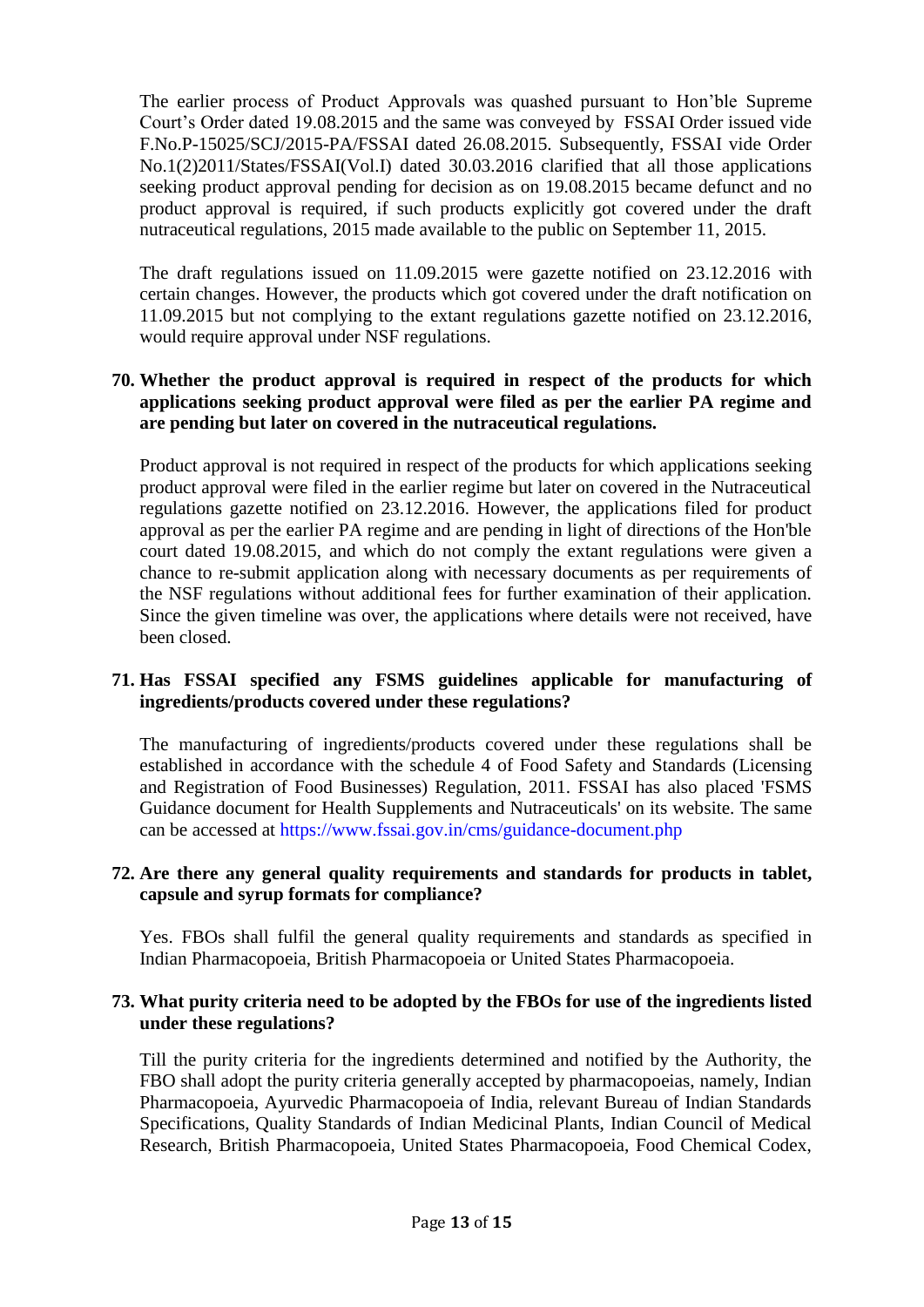Joint Food and Agriculture Organization or World Health Organisation Expert Committee on Food Additives or CODEX Alimentarius.

#### **74. Is it mandatory to submit documents regarding purity criteria to the Authority?**

Yes. As per Nutraceutical regulations it is mandatory that the FBO shall intimate the purity criteria adopted for ingredients to the Authority including any change when adopted.

#### **75. Are methods of analysis available for products covered under these regulations?**

Since these products are prepared with mix of various ingredients, it is impractical to validate analysis methods for all the products by the Authority. The FBO shall keep complete details of sampling and validated test methods applied by them for characterization of their product and/or ingredients and such details need to be submitted to Authority for review when called for.

## **76. What are the limits of heavy metals permitted in products covered under these regulations?**

The products shall conform to the Food Safety and Standards (Contaminants, Toxins and Residues) Regulations, 2011 under the "foods not specified" category.

# **77. What are the microbiological limits permitted in products covered under these regulations?**

These standards are currently being developed. The products in market must conform to the best practices in industry. However, the products will be tested for the basic indicator micro-organisms with respect to food safety.

# **78. Can dosage formats like sprays be allowed under these regulations?**

No. Any new or novel formats (except food formats as specified) need prior approval of the Authority.

## **79. Is it allowed to use ingredients prepared using nano technology under these regulations?**

Any product of a novel technology as explained above including nano-technology need prior approval of the Authority.

# **80. Is it mandatory to comply with both minimum and maximum permissible level specified per day?**

Yes, since it has been specified keeping in mind both efficacy and safety.

## **81. Is it mandatory to maintain a product master file, and if so, what is the requirement for that?**

As per regulation 5 of the nutraceuticals regulations 'General principles for query or challenge', it is mandatory to maintain such file. The same need to be submitted to the Authority as and when requested. For further details the regulation may be referred.